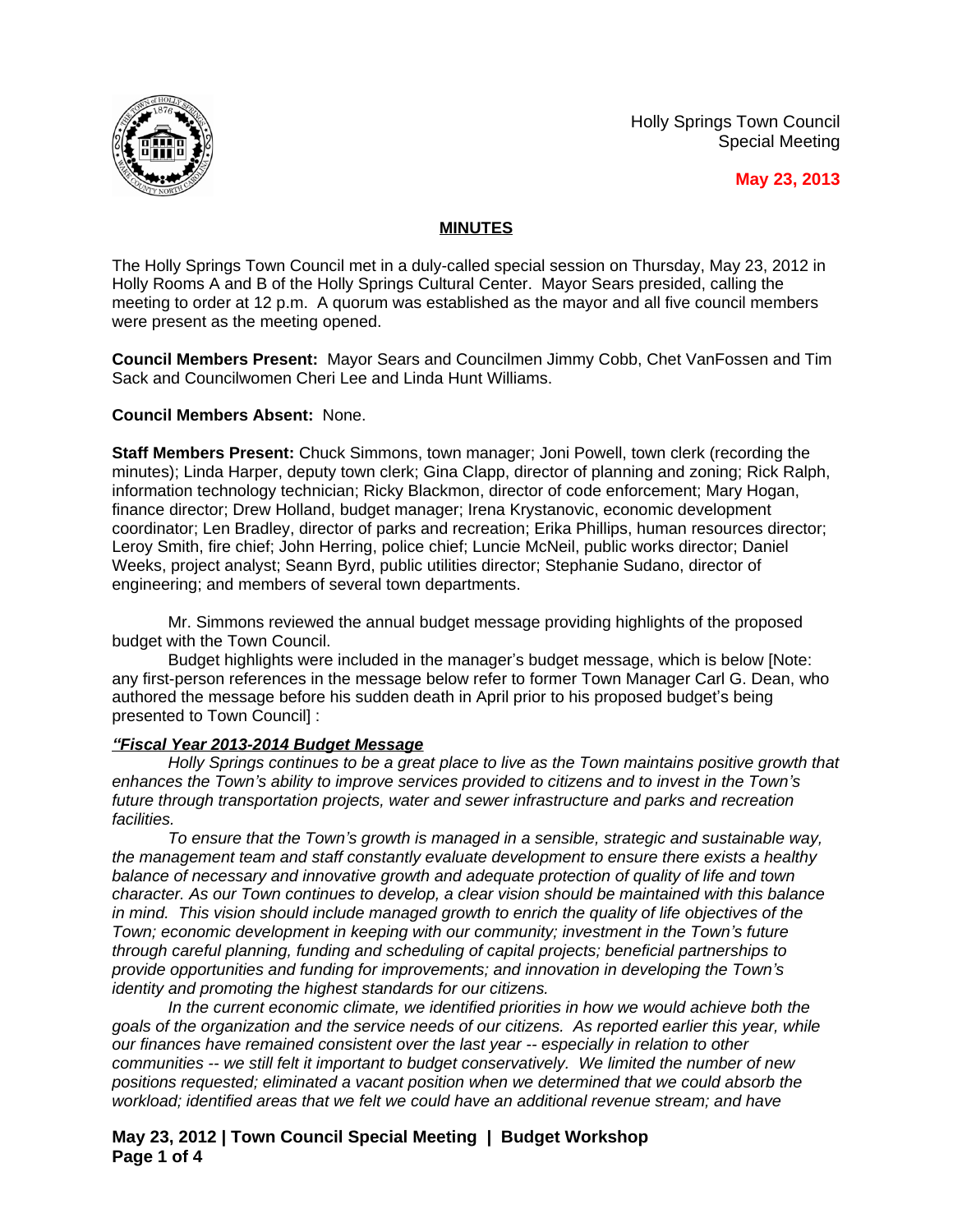*restricted spending for the remainder of the year as we do every year. This budget has been developed to meet all the various needs of both our organization and our community, but one which I feel will provide us flexibility in the future.*

*The proposed budget is designed to keep the Town on a course to meet these objectives during the next year. Highlights of FY 2013-2014 budget are as follows:*

## *Revenues – General Fund*

- *A. Ad Valorem Taxes: Figures are based on a 99% collection rate with an approximate tax base of \$3,516,300,000 keeping the existing tax rate at \$0.435 per \$100 valuation.*
- *B. State Revenues: The state-shared revenues are estimated based primarily on previous years' collections. The legislature still is in session, and the state is considering options that could eliminate various state-shared revenues such as, Utility Franchise Tax, Beer & Wine Tax as well as our authority to levy privilege licenses. While alternative revenue streams are being considered by the state, none have been finalized. So we will continue to monitor the state's progress on the revenue impact for the Town.*
- *C. Solid Waste Fees: There is no increase in monthly garbage collection fees, recycling fees or yard waste fees. The monthly fee will remain \$9.50, \$4.25 and \$2.00 respectively.*
- *D. Fund Balance: We have not appropriated any funds from Fund Balance.*

### *Revenues – Utility Fund*

- *A. Water & Sewer Rates: There is no increase to the water and sewer monthly access or to the existing water and sewer rate in the proposed FY 2013-2014 budget primarily due to savings from debt refinancing. We were able to reduce Utility Fund debt by approximately \$500,000 from the refinancing and annual debt pay down.*
- *B. Fund Balance: We have not appropriated any funds from Fund Balance.*

### *Expenditures – General Fund*

- *A. All capital items have been appropriated, and a list has been provided of each department's requests for your review in the Capital Outlay section of this proposed budget.*
- *B. Seven (7) new positions are proposed in the General Fund: Four Police Officers and Three Fire Fighters in Public Safety. We have eliminated the unfilled Planning Technician in the Planning & Zoning budget. Other Reclassifications and position changes can be found in the Salaries & Positions List section of this proposed budget.*
- *C. This budget includes contributions to nonprofit organizations of \$15,000 to be designated as the Council so desires, a \$10,000 membership renewal to the Holly Springs Chamber of Commerce and a \$5,000 contribution to TRACS, totaling \$30,000.*
- *D. All debt service requirements have been appropriated in this budget to meet our debt obligations. The statement of debt is included for your review.*

# *Expenditures – Utility Fund*

*A. All capital items have been appropriated and a list of each department's request is provided for your review.*

*B. No new positions have been proposed in the Utility Fund. Other reclassifications and position changes can be found in the Salary & Positions List section of this proposed budget.*

*C. All debt service requirements have been obligated in the FY 2013-2014 budget. A statement of debt is included for your review. Over the last seven (7) years, we have been placing funds in reserve to cover the cost of the Harnett County Water Plant Capacity debt, and for that reason we are using \$1.012 million for the debt payment next year. This was planned when we considered expanding the water capacity to allow the Town to grow into these costs in the future.*

#### *Other Highlights*

*The salary requirement for next year includes a market adjustment of 2%. Funding is provided in each department for merit/performance pay in the amount of 3% of salaries. The salary* 

**May 23, 2012 | Town Council Special Meeting | Budget Workshop Page 2 of 4**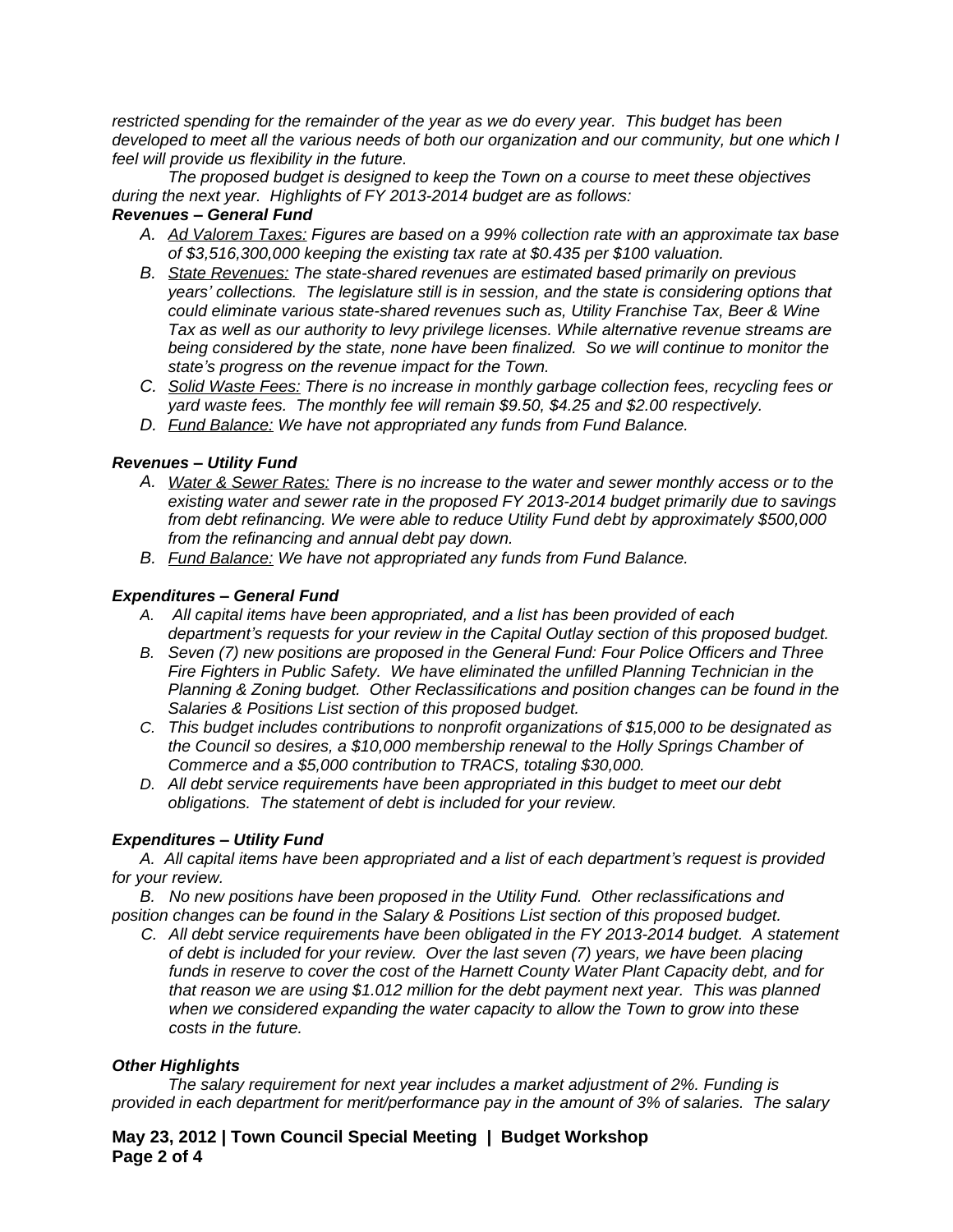*budget also includes a 5% 401(k) contribution and longevity benefits and a State-mandated Retirement of 7.07%.* 

*Employee health insurance has been budgeted with a 6% increase in the rates for next year. This increase is due to several large claims from the previous year. One aspect of our insurance policy which has saved us money is due to a reduction in the use of the emergency room, resulting from better educating our employees.* 

*With the current economic environment, our goal is to create a budget that will maintain and improve services to citizens while still controlling the costs for these services. I feel the Town of Holly Springs has a solid and conservative budget for next year.*

*As part of the budget process it is important to have new development absorb additional expenses for infrastructure rather than passing cost on to existing citizens. We have used a portion of water capacity fees in order to maintain the current debt obligations and operations within the utility fund. The remaining water and all sewer capacity and acreage fees continue to be removed from the operating budget to go directly into reserve accounts. It is important that the Town gradually reduce its dependence on impact fees and charges for operating expenses, and we will continue to attempt to reduce these charges in future budgets to eliminate potential financial problems within the operating budget.*

*I have included with your budget the departmental worksheets we used in developing this budget proposal. I hope this will provide you with a better overview of the process and issues discussed during the budget-balancing procedure.*

*As we proceed into the next several years, we will continue to evaluate projects and personnel needs as they relate to the provision of services. We have several substantial projects (water, sidewalks & greenways, park improvements) which will be initiated during this fiscal year; therefore, it will be important to prioritize programming needs with future budgets. We will continue to work with Council, staff, and citizens to establish our goals and objectives as the Town grows to provide the level of services expected.*

*As mentioned previously, we have several major projects currently underway, water and sewer line extensions, streets, sidewalks, additions to existing town parks, and ongoing involvement in economic development. As I have stated earlier, this document represents the budget as I would normally provide in a normal year, and addresses a regular operating budget for FY 2013-14.*

*Town staff has been instrumental in the development of this document, and I feel they have done a good job of controlling costs while providing service levels expected by the Town Council and our citizens. This budget is my best estimate of what we should expect next year, and I feel it represents a fair assessment of our anticipated revenues and expenditures.*

*This budget reflects my recommendations based on department meetings, evaluation of existing service needs, and input from Town Council. I would like to say a special thanks to our department heads—especially the Finance Director and Assistant Town Manager —for their time and effort in the preparation of this document. Without their help, this budget could not have developed to address both present and future service needs.*

*While I felt it was important to provide you with a balanced budget at this time, we are still working out some issues which could potentially change these numbers. I anticipate these issues to be addressed at the budget work session.* [Note: this paragraph was inadvertently left in the budget message template and should not have been included this year.]

*The FY 2013-2014 Budget represents a level of funding that will allow the Town to maintain and improve current service levels while making organizational changes to provide the best possible programs for our citizens. It is important to note that with any budget external forces can affect these projections, and it is for that reason that the figures proposed in the FY 2013-2014 Budget are a very conservative forecast of our revenues and expenditures for the next year. Overall, the General Fund budget has increased by 2.4% or \$669,815 from the current budget. The Utility Fund has decreased by 8% or \$937,550 from the current budget."*

#### In discussions:

 Staff of the Parks and Recreation Department described a need for a large passenger bus for increased participation and increased comfort of seniors, especially on their longer field trips.

**May 23, 2012 | Town Council Special Meeting | Budget Workshop Page 3 of 4**